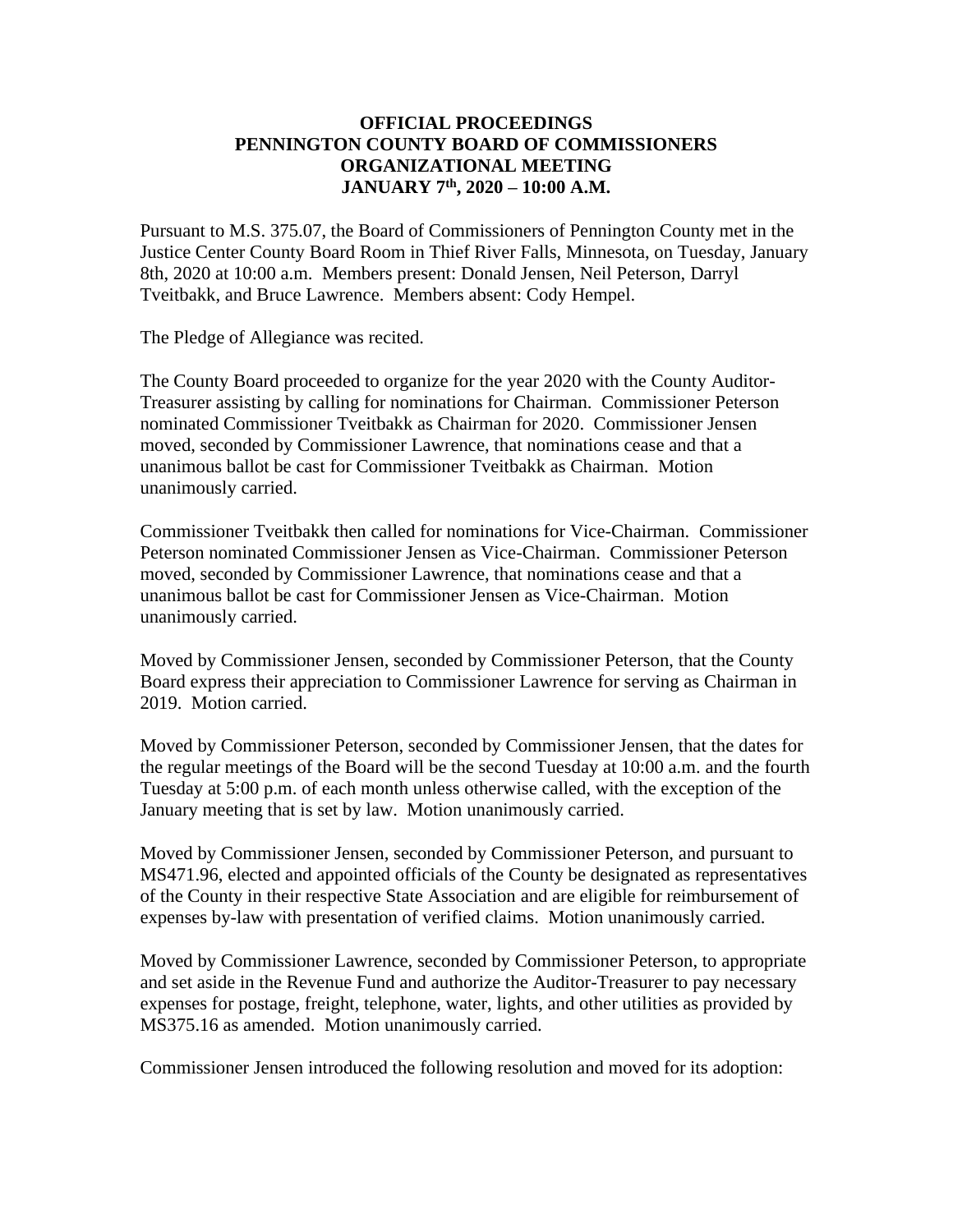#### **RESOLUTION**

**BE IT RESOLVED** that the official newspaper of Pennington County shall be The Times for the year 2020, published weekly, each Wednesday, in Thief River Falls.

The foregoing resolution was duly seconded by Commissioner Peterson, and upon vote was unanimously adopted.

Commissioner Lawrence introduced the following resolution and moved its adoption:

#### **RESOLUTION**

**BE IT RESOLVED**, that pursuant to the by-laws of the Association of Minnesota Counties; the following officers are named delegates of the County of Pennington, to-wit: Commissioners, Engineer, Auditor-Treasurer and County Attorney. Other officers may be authorized by the Board to attend as non-voting members.

The foregoing resolution was duly seconded by Commissioner Jensen, and upon vote was unanimously carried.

The County Board reviewed the insurance premiums for the County's Workmen's Compensation, Property, Liability and error and omission policies. The insurance policies are all through the Minnesota Counties Intergovernmental Trust. Commissioner Lawrence moved, seconded by Commissioner Peterson, to approve the insurance premium rates for 2020 and authorize the County Auditor-Treasurer to pay by Auditor Warrant. Motion unanimously carried.

The County Board reviewed a list of Committee, Boards, and meetings that would allow for a per diem to be paid. Moved by Commissioner Peterson, seconded by Commissioner Jensen, to approve the following list of committees, boards, and meetings as meetings authorized to charge a per diem of attending on behalf of Pennington County. Motion unanimously carried.

Airport Zoning Advisory Committee AMC Legislative Review Committee Annual Township Meetings Area Transportation Plan Association of Minnesota Counties Meetings Building and Maintenance Committee BWSR Wetland Meetings Chamber of Commerce Emergency Management Committee Extension Committee Family Service Collaborative Feedlot Meetings Gravel Tax Committee Highway Committee Household Hazardous Waste Meetings Human Service Committee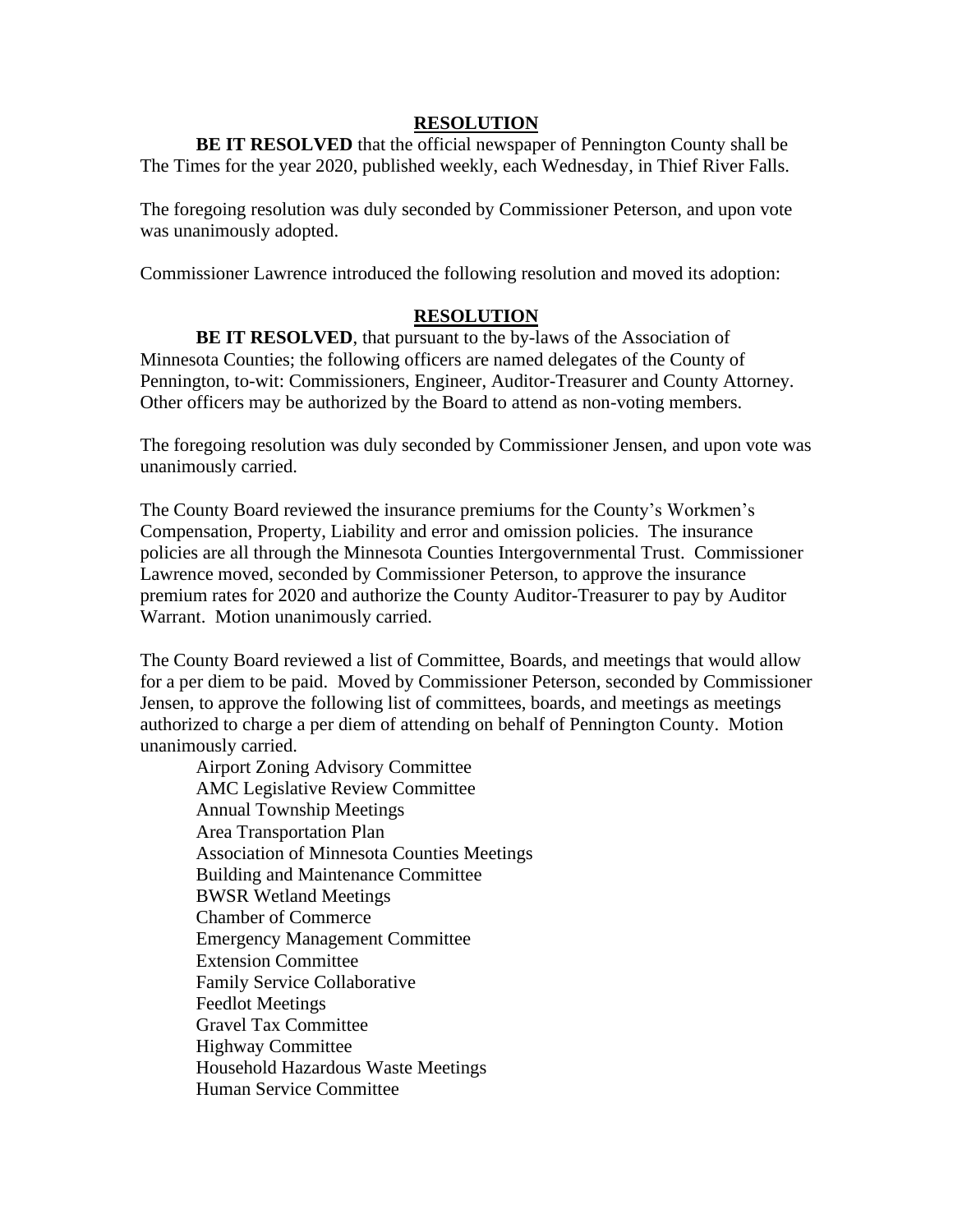Insurance Committee Inter-County Community Council Job's Inc. Board Joint City/County Meetings Juvenile Training Center Board Law Enforcement Committee Law Library Committee Government Relations Minnesota Rural Counties MNDOT County – Joint Facilities Committee Northern Counties Land Use Coordinating Board Northland Community and Technical College Advisory Committee Northwest Minnesota Joint Powers Board Northwest Regional Library Board Northwest Minnesota Regional Emergency Communication Board Land of the Dancing Sky Area Agency on Aging NWRDC Board NWRDC Transportation Committee Pennington County Housing Loan Fund Personnel Committee Pine to Prairie Drug Task Force Pioneer Village Board Red Lake River Corridor Red Lake Watershed Meetings Red River Basin Joint Powers Board Red River Valley Development Regional Insurance Board Regional Transportation Coordinating Council Road, Bridge, and Culvert Committee Safety Committee Solid Waste Committee Special County Board Meetings Technology Committee Thief River Falls Regional Airport Authority Special County Board Meetings TRF Community Fund Thief River Falls Library Board Pennington County Water Resource Advisory Committee Thief River 1 Watershed 1 Plan Policy Committee Red Lake 1 Watershed 1Plan Policy Committee

Also, any other Committees that are established by the County Board or appointments made or meeting attended while representing Pennington County.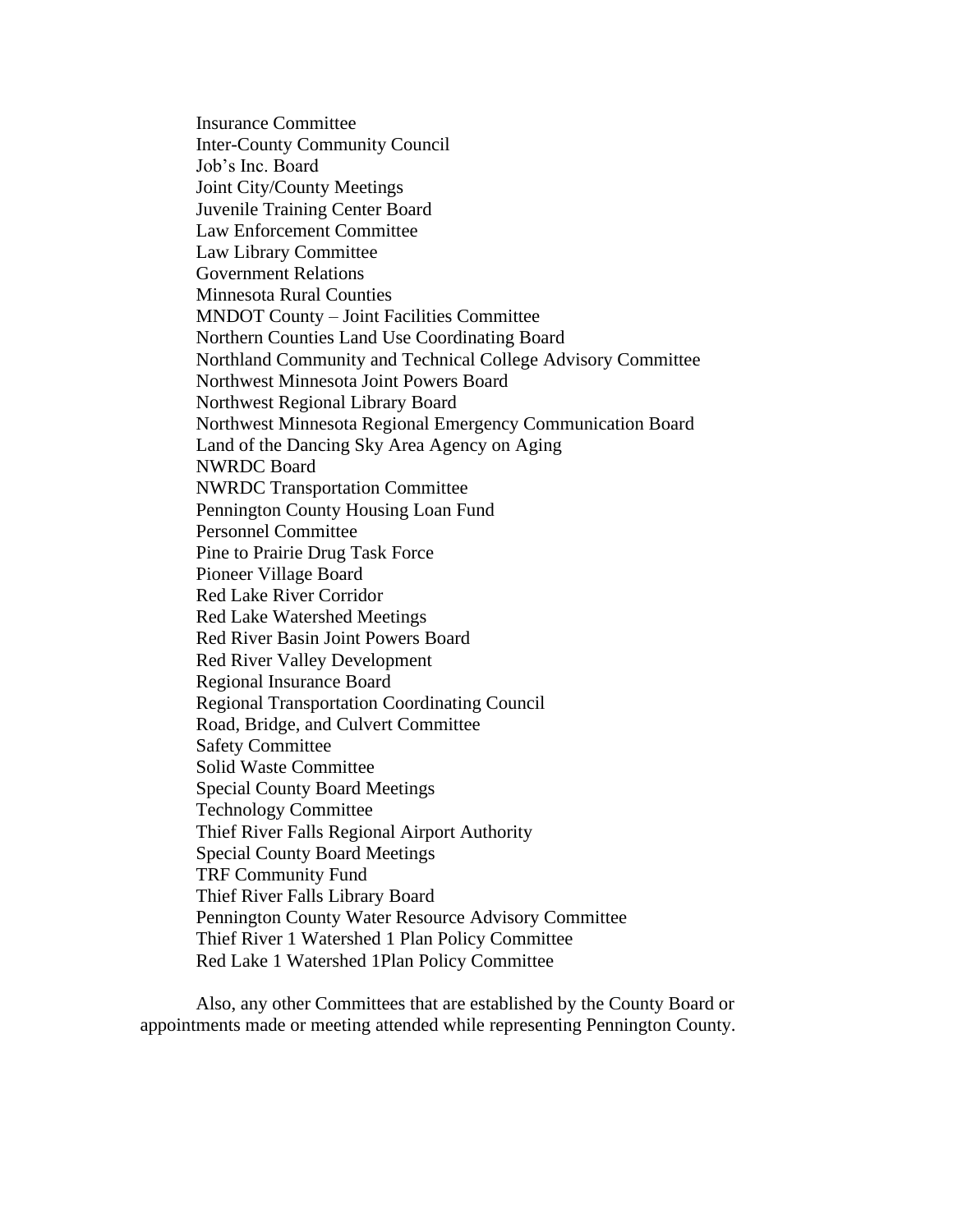The following resolution was motioned by Commissioner Jensen, seconded by Commissioner Lawrence, and upon vote was unanimously carried.

# **RESOLUTION**

**BE IT RESOLVED**, that an employee that has been given a County vehicle for their use and the employee chooses to use their own vehicle anyway, the employee will not be reimbursed the County mileage rate unless the vehicle assigned to them is inoperable.

**BE IT FURTHER RESOLVED**, that the meal reimbursement for travel outside the County shall not exceed \$15 for breakfast, \$20 for a noon meal and \$30 for an evening meal; that meal reimbursement shall be made for the exact expenditure and not the maximum amount allowed; tips allowed up to 15%, itemized receipts, not totals receipts, must be attached to the claim form or no reimbursement will be made; no alcoholic beverages will be reimbursed,

**BE IT FURTHER RESOLVED**, that there shall be no reimbursement for meals within the County of Pennington,

**BE IT FURTHER RESOLVED**, that the meal reimbursement without lodging shall be submitted on a claim form, with receipt (s) attached, to be processed through payroll whereby withholding tax and FICA will be deducted and that meal reimbursements with overnight lodging will not enter into the payroll system,

**BE IT FURTHER RESOLVED**, that the County Auditor and Human Service Director are hereby given the authority to adjust the amounts of reimbursement if the above policy is not followed,

**BE IT FURTHER RESOLVED** that this meal and mileage policy shall be effective January 1<sup>st</sup>, 2020 and shall be reviewed at the County Board's discretion.

Motioned by Commissioner Jensen, seconded by Commissioner Lawrence, to appoint Barb Natvik and Curt Swanson to a three-year term on the Pennington County Extension Committee effective January 1<sup>st</sup>, 2020. Motion carried.

Motioned by Commissioner Jensen, seconded by Commissioner Lawrence, to appoint Scott Petrescue as the County Coroner for a one-year term ending December 31, 2020, as per MN Statutes 3901.005. Motion carried.

Moved by Commissioner Jensen seconded by Commissioner Peterson, to approve the following appointments. Motion unanimously carried.

- Road, Bridge, and Culvert Committee Commissioners: Jensen, Hempel, Peterson, Tveitbakk, and Lawrence
- Human Service Committee Commissioners: Jensen, Hempel, Peterson, Tveitbakk, and Lawrence
- Law Library Committee Commissioner Lawrence
- Building & Maintenance Committee **Government Center/Old Courthouse- 101 Main Ave. N**: Commissioner Tveitbakk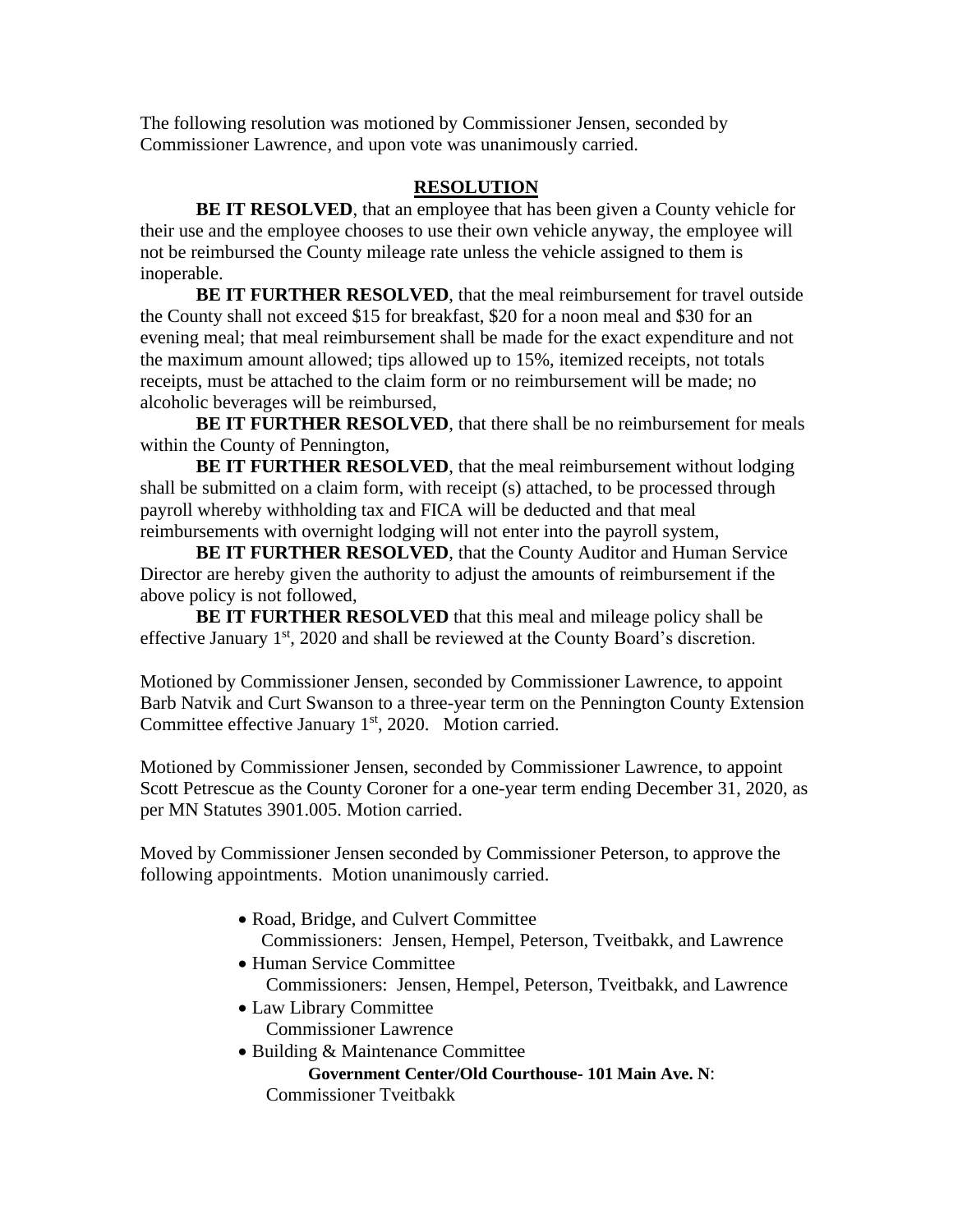Commissioner Lawrence County Auditor-Treasurer Ken Olson **Human Services Building:** Commissioner Tveitbakk Commissioner Lawrence County Auditor-Treasurer Ken Olson Human Services Director Julie Sjostrand **LEC/ Justice Center:** Commissioner Tveitbakk Commissioner Lawrence County Auditor- Treasurer Ken Olson Sheriff Ray Kuznia • Thief River Falls Airport Zoning Commission Commissioner Peterson County Auditor-Treasurer Ken Olson Thief River Falls Chamber of Commerce Representative Commissioner Hempel • Inter-County Community Council Board Commissioner Jensen • Northwest Regional Development Commission Transportation Committee Commissioner Jensen • Job's Inc. Advisory Board Commissioner Hempel Commissioner Tveitbakk, Alternate • Red Lake River 1 Watershed 1 Plan Policy Committee Commissioner Jensen • Red Lake River Corridor Commissioner Lawrence • County Extension Committee Commissioner Peterson Commissioner Jensen • Pennington County Historical Society Commissioner Lawrence • Pennington County Water Resource Advisory Committee Commissioner Peterson • Thief River 1 Watershed 1 Plan Policy Committee Commissioner Peterson • Solid Waste Committee Commissioner Peterson Commissioner Lawrence • Highway Committee Commissioner Jensen Commissioner Peterson • Household Hazardous Waste Joint Powers Board Commissioner Lawrence Commissioner Jensen, Alternate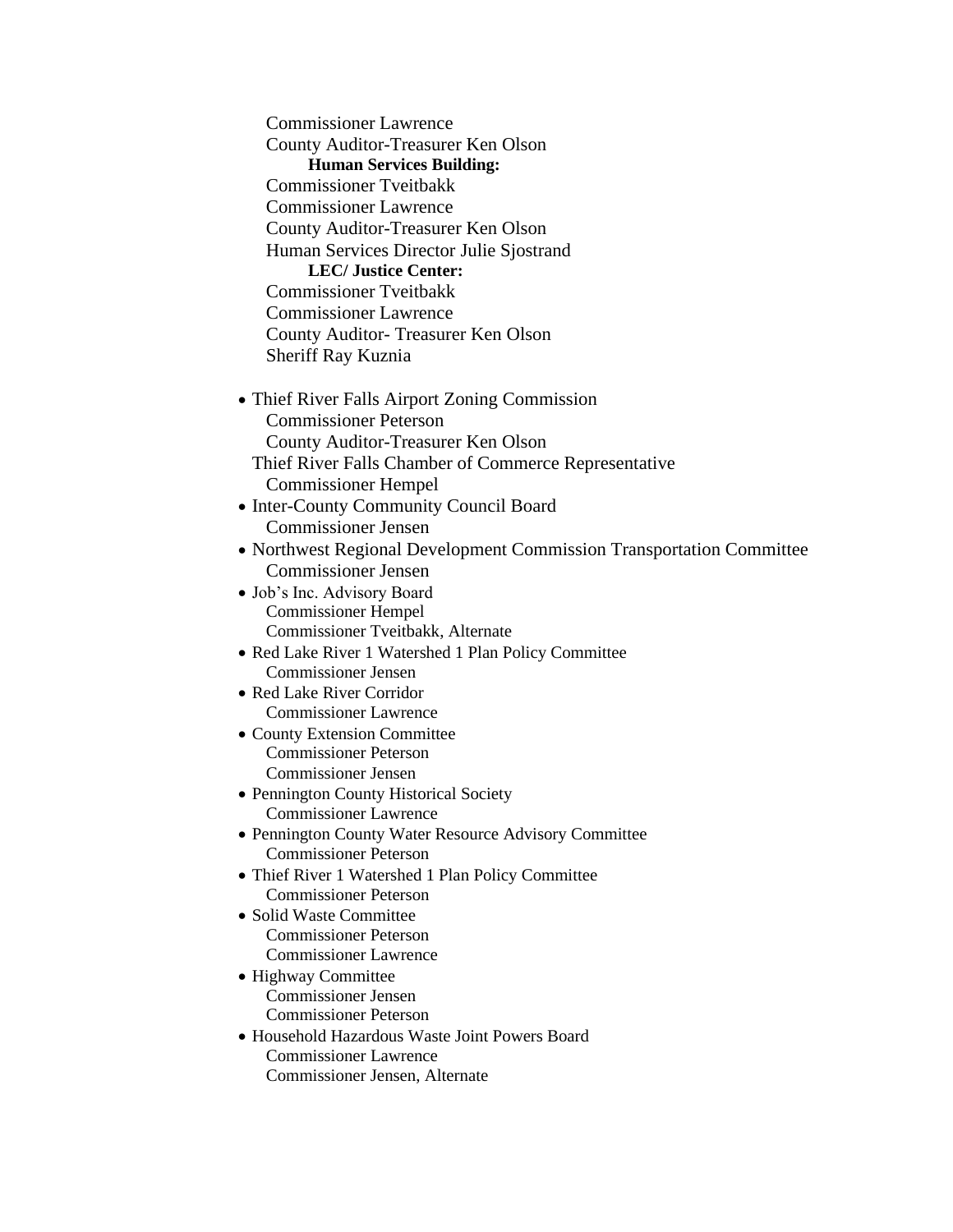- Land of the Dancing Sky Area Agency of Aging Board & Region 1 Aging Advisory Committee Commissioner Lawrence Commissioner Jensen, Alternate
- Regional Insurance Advisory Board of the Northwest Service Cooperative County Auditor-Treasurer Ken Olson Deputy Auditor-Treasurer Kevin Erickson, Alternate
- Northwest Regional Library Board and Thief River Falls Library Board Commissioner Tveitbakk
- Minnesota Rural Counties Board Commissioner Jensen Commissioner Peterson, Alternate
- Northern Counties Land Use Board Commissioner Peterson Commissioner Jensen
- Northwest Regional Emergency Communications Board Commissioner Lawrence Commissioner Hempel, Alternate
- Comprehensive Local Water Plan JPB Board Commissioner Peterson
- Pennington County Affordable Housing Fund Advisory Board Commissioner Peterson
- Inter County Nursing Service Commissioner Lawrence
- Personnel Committee Commissioner Jensen- Chairman Commissioner Tveitbakk
- Pennington County Safety Committee Commissioner Lawrence
- Technology Committee Commissioner Hempel Commissioner Lawrence
- Gravel Tax Committee Commissioner Peterson
- Law Enforcement Committee Commissioner Jensen Commissioner Tveitbakk
- Emergency Management Committee Commissioner Jensen Commissioner Tveitbakk (usually Chairman & Vice Chairman)
- 2020 AMC Policy Committee Appointments Environment & Natural Resources - Neil Peterson General Government - Darryl Tveitbakk Health & Human Services - Cody Hempel Public Safety - Bruce Lawrence Transportation & Infrastructure - Don Jensen
- Pine to Prairie Drug Task Force Joint Powers Governing Board Commissioner Jensen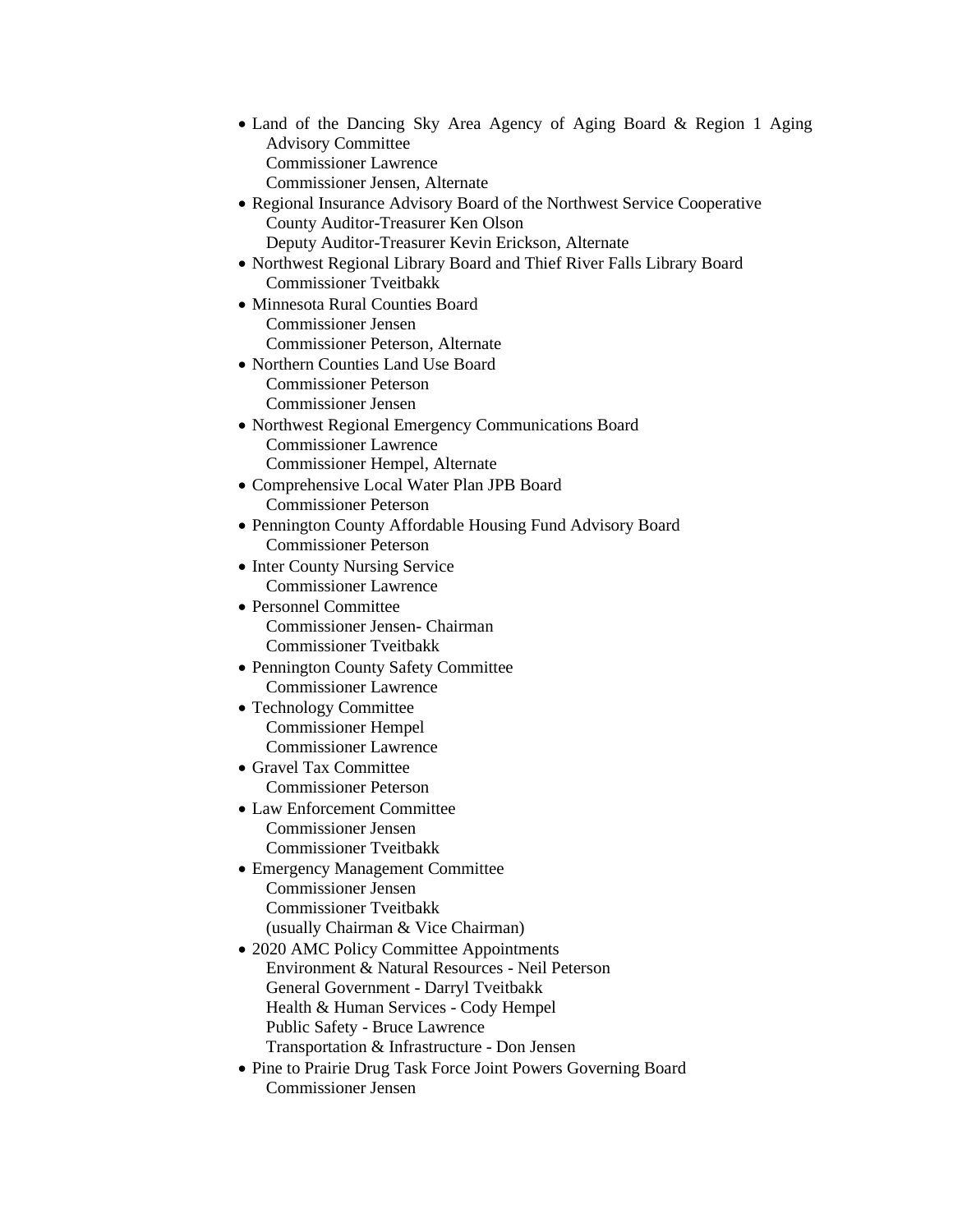- Northwest Regional Development Commission Board Commissioner Lawrence
- Government Relations Committee Commissioner Jensen Commissioner Tveitbakk
- Regional Transportation Coordinating Council (RTCC) Commissioner Jensen

The County Board then reviewed the individual ditch levies as recommended by the committee. Moved by Commissioner Jensen, seconded by Commissioner Peterson, that a levy be made for ditch maintenance purposes and property assessed to various ditches in 2019, payable in 2020, in the following amounts. Motion unanimously carried.

| CD#16-100\%   | $CD#21-50%$ | $JD#13P/RL-2.0\%$ | CD#36-20%     |
|---------------|-------------|-------------------|---------------|
| $CD#32-5%$    | CD#33-25%   | $CD#35-50\%$      | $CD#41-1.5%$  |
| CD#37-50%     | CD#38-30%   | CD#39-20%         | $CD#45-50\%$  |
| $CD#42-40%$   | CD#43-25%   | CD#44-5%          | CD#55-80%     |
| $CD#46-10%$   | $CD#47-25%$ | $CD#53-20%$       | $CD#62-40%$   |
| CD#57-30%     | $CD#58-10%$ | $CD#59-20%$       | $CD#74-15%$   |
| $CD#70-4%$    | $CD#71-60%$ | $CD#73-10\%$      | $JD#1-25\%$   |
| $CD#75-30%$   | $CD#77-5%$  | CD#96-5%          | $JD#18-25%$   |
| $JD#11-10\%$  | $JD#13-15%$ | $JD#15-20\%$      | $J$ D#60-5%   |
| $JD#25-3-1\%$ | JD#30-5%    | JD#31-4%          | $JD#30BrA-2%$ |

County Auditor-Treasurer Ken Olson reviewed the donations received in 2019. It was recommended from the State Audit Team that all donations received be approved by the County Board. It was moved by Commissioner Lawrence, seconded by Commissioner Jensen, to approve and accept donations received in 2019 as follows:

| $D.A.R.E. -$                                  | \$5.021.00  |
|-----------------------------------------------|-------------|
| Sentence to Serve (misc. services $&$ wood) - | \$41,340.50 |
| Auditorium (study) -                          | \$2,000.00  |
| Day at the Fair -                             | \$500.00    |
| . 1                                           |             |

Motion carried.

Peter Nelson, Pennington County Soil & Water Conservation District, reviewed a summary of the Thief River Comprehensive Watershed Management Plan and the process of planning partners that were part of the plan development. We will be able to access additional state funding through the plan.

Commissioner Peterson thanked Peter Nelson for all the work he did to get this plan completed. Commissioner Peterson moved, seconded by Commissioner Jensen, to approve the Thief River Comprehensive Watershed Management Plan as submitted.

Peter Nelson then made a request that the County Board pass a resolution to extend the expiration date of the Pennington County Comprehensive Local Water Management Plan from May 26<sup>th</sup>, 2020 to December 31, 2025. This extension which the Minnesota Board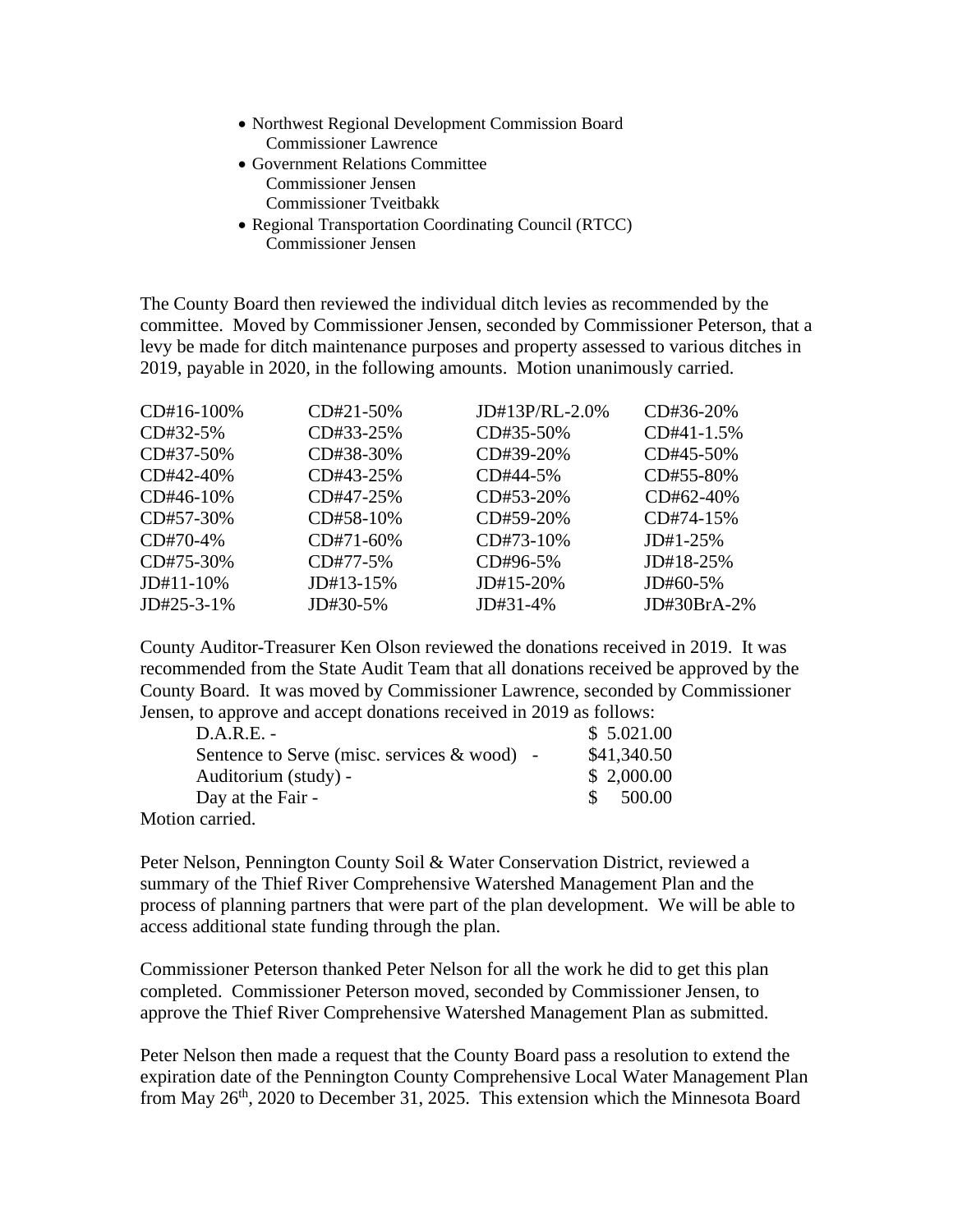of Water and Soil Resources has authorization to grant and allow additional time for Pennington County to complete the Comprehensive Watershed Management Plan through the One Watershed One Plan Program.

The following resolution was introduced by Commissioner Jensen, seconded by Commissioner Peterson, and upon vote was unanimously carried.

## **Resolution to Extend the Pennington County Comprehensive Local Water Management Plan**

**WHEREAS,** Minnesota Statutes 103B.301, Comprehensive Local Water Management Act, authorizes Minnesota Counties to develop and implement a Comprehensive Local Water Management Plan, and

**WHEREAS**, Pennington County currently has a state approved Comprehensive Local Water Management Plan that covers the period of July 27, 2010 through May 26, 2020, and

**WHEREAS**, Pennington County is currently transitioning to Comprehensive Watershed Management Planning in accordance with Minnesota Statutes 103B.801, and

**WHEREAS,** Pennington County has completed and adopted the Red Lake River Comprehensive Watershed Management Plan, and

**WHEREAS,** Pennington County has completed the Draft Thief River Comprehensive Watershed Management Plan anticipated to be submitted to BWSR in February 2020, and

**WHEREAS,** Pennington County assures continued effort toward completion of Comprehensive Watershed Management Plans through the One Watershed One Plan Program, and

**WHEREAS,** the Minnesota Board of Water and Soil Resources has authorization to grant extensions pursuant to Minnesota Statutes 103B.3367;

**NOW, THEREFORE, BE IT RESOLVED**, the Pennington County Board of Commissioners requests from the Minnesota Board of Water and Soil Resources an extension of the effective date of the current County Comprehensive Local Water Management Plan until December 31, 2025 in order to complete the update process in accordance with Minnesota Statutes 103B.801.

Motioned by Commissioner Lawrence, seconded by Commissioner Jensen, to approve payment of the Human Services warrants totaling \$52,598.04 and also the following Commissioner warrants. Motion carried.

| <b>County Revenue</b>                           | \$148,349.57 |
|-------------------------------------------------|--------------|
| Road & Bridge                                   | \$16,139.24  |
| <b>Solid Waste Facility</b>                     | 150.00       |
| Justice Center Jail Bond Fund                   | \$288,850.01 |
| Justice Center Capital Improvement \$576,103.13 |              |
| Ditch Funds                                     | \$54,907.50  |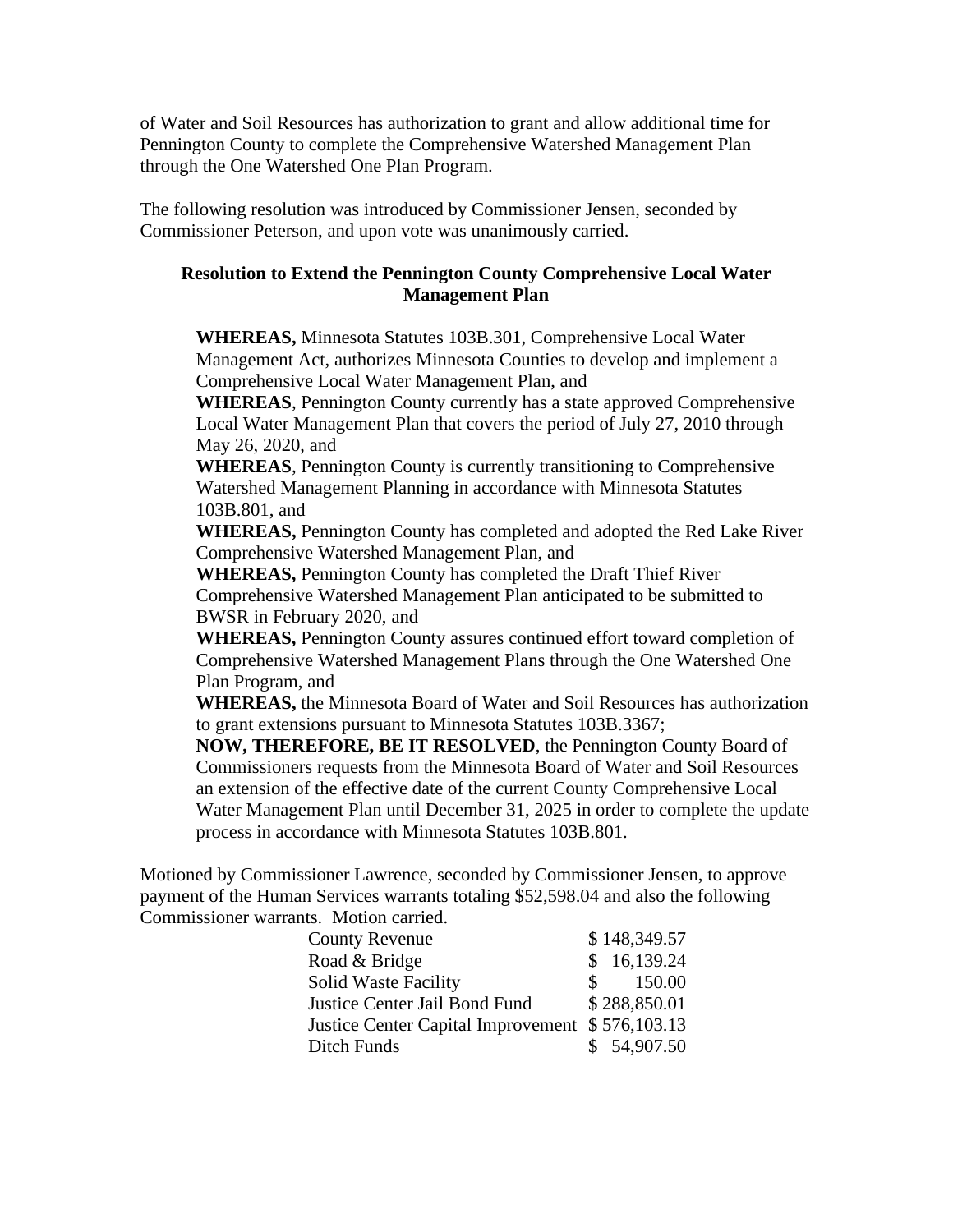Moved by Commissioner Jensen, seconded by Commissioner Lawrence, to approve the minutes of the December  $27<sup>th</sup>$ , 2019 County Board meeting as written. Motion carried.

The County Board then reviewed the Correction Facility Fees and the recommendations from the Law Enforcement Committee. Commissioner Jensen moved, seconded by Commissioner Lawrence, to approve the following fees for the Pennington County Correction Facility effective February 1<sup>st</sup>, 2020. Motion carried.

| Description of Fee                |                  | <b>Approved Fee</b>                                    |
|-----------------------------------|------------------|--------------------------------------------------------|
| <b>Booking Fee</b>                |                  | \$25.00                                                |
| Urinalysis (UA)                   |                  | \$15.00 and full cost for lab confirm                  |
| Huber                             |                  | \$25.00/day                                            |
| Out of County Huber               |                  | \$50.00/day                                            |
| Maintenance/Locker Key            |                  | \$20.00                                                |
| <b>Huber Meal Cost</b>            | <b>Breakfast</b> | \$5.00                                                 |
|                                   | Lunch            | \$5.00                                                 |
|                                   | Supper           | \$5.00                                                 |
| <b>Inmate Nurse Request</b>       |                  | \$10.00                                                |
| <b>Rx</b> Medication              |                  | <b>Cost of Medication</b>                              |
| Over the Counter Medication (OTC) |                  | \$1.00/Dose                                            |
| <b>ER Visits</b>                  |                  | \$35.00 Co-pay or full cost for<br>sentenced/convicted |
| Dental Visit                      |                  | \$35.00 Co-pay or full cost for<br>sentenced/convicted |
| <b>Mental Health Visit</b>        |                  | \$00.00 Co-pay or full cost for<br>sentenced/convicted |
| Public applicant fingerprints     |                  | \$15.00                                                |
| Inmate boarding (another county)  |                  | \$55.00                                                |
| High risk offender boarding       |                  | \$75.00                                                |

The County Board then discussed changing the time of the February 25<sup>th</sup>, 2020 Board Meeting to allow the County Board to attend the Association of Minnesota Counties Legislative Conference starting that day in St. Paul, MN.

Moved by Commissioner Peterson, seconded by Commissioner Jensen, to change the time of the February  $25<sup>th</sup>$ , 2020 County Board Meeting from 5:00 p.m. to 8:00 a.m. Motion carried.

County Sheriff Ray Kuznia and Jail Administrator Dave Casanova then made a request to purchase three walkie talkies to be used by the Corrections Staff in the Jail. Approximate cost is \$6,800.00. Moved by Commissioner Jensen, seconded by Commissioner Lawrence, to purchase three new walkie talkies as requested for use in the Jail Facility. Motion carried.